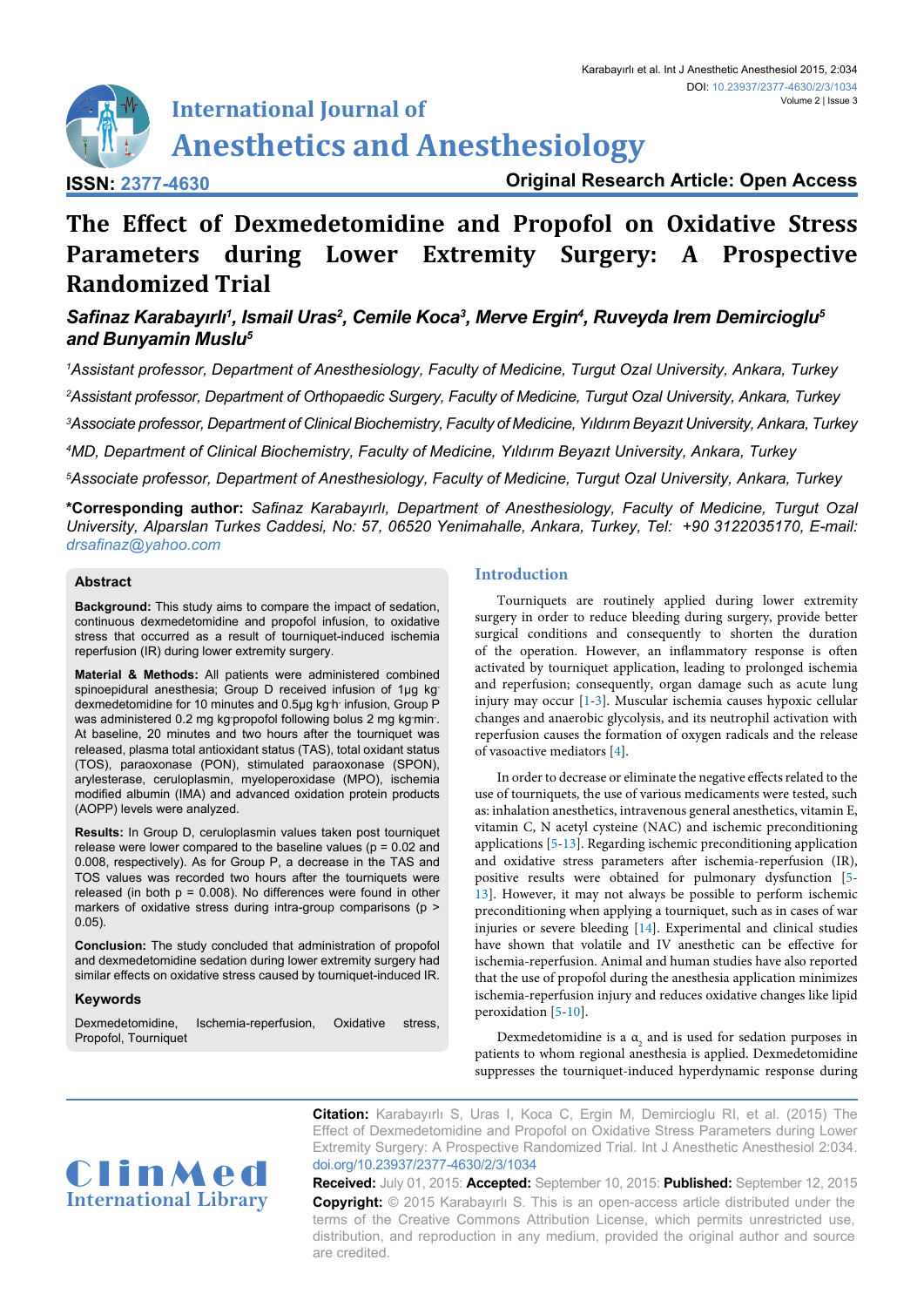lower extremity surgery [\[15\]](#page-5-7). A positive impact on IR has been reported in animal and human studies [\[16](#page-5-8)[-20\]](#page-5-9). Research has been conducted to determine whether dexmedetomidine has effects on lower extremity surgery, but conflicting results have been reported [[19](#page-5-10)[,20\]](#page-5-9). The current study compared the impact of sedation application using continuous dexmedetomidine and propofol infusion on oxidative stress that occurred as a result of IR, where a tourniquet applied during lower extremity surgery in patients who received regional anesthesia.

#### **Method**

After ethics committee approval was granted by the Fatih University Faculty of Medicine Ethic Committee (no: B30 2 FTU 0 00 00/2480, Chairperson Prof. S Dane) patients who wished to join this research were informed about the study and provided voluntary written consent. This study was designed as a prospective, randomized cohort study. A total of 50 patients between the ages of 18 and 75, ASA I-III, who planned to undergo elective lower extremity surgery with tourniquet application period more than 60 min into the operation were included in this study. Several patients were excluded: those suffering from vascular disease, cardiovascular and respiratory diseases or liver and renal dysfunction; those with pulmonary embolisms or deep vein thrombosis; those receiving antioxidant, anti-inflammatory treatment and preoperative oxygen therapy; and those to whom intramedullary nailing was applied. All patients received 1000 ml Ringer lactate infusion before the operation. No premedication was given, and after the patient was taken into the operation room, standard monitoring with DII and V5 electrocardiography, pulse oximetry and noninvasive blood pressure was applied.

After sterilization for combined spin epidural anesthesia was provided to patients in the sitting position, the epidural space was detected using the hanging drop technique with an 18-gauge Tuohy needle (Espocan® +Docking System+Perifix®, Brown, Germany). By using the needle-through-needle technique, 15 mg (3 ml 0.5%) heavy bupivacaine and 20 μg fentanyl were injected with a 27-gauge pencil point spinal needle into the intrathecal space. After the epidural space was expanded with 3 ml SF, a 20-gauge epidural catheter was inserted into the epidural space and secured. The patients were brought to the supine position and sensorial block level was controlled with a pinprick test. After it was observed that a 3<sup>rd</sup> level motor block had formed according to the T10 sensory block and Bromage scale, surgical procedures were allowed to start.

The number of patients enrolled in this study was determined based on our preliminary study and a power of 80% and significant difference for OSI value amount three groups with a significance level of 5%. Sample size was calculated as 12 patients for each group. The patients were randomly divided by computer into two groups before the start of the operation. Drug dose used in this study was determined based on previous studies [\[8-](#page-5-11)[10,](#page-5-6)[19](#page-5-10)[,20\]](#page-5-9). In group dexmedotomidine (Group D) (n = 25), dexmedetomidine 1µg kg- was infused intravenously (IV) for 10 minutes, followed by a continuous infusion of 0.5µg kg<sup>-</sup>h-during the operation for sedation. In group propofol (Group P) (n = 25), a 0.2 mg/kg bolus dose of propofol was administered and 2 mg kg min infusion was applied during the operation. All the patients were administered oxygen with a 2 liter/ min irreversible nasal mask in order to prevent the development of desaturation caused by sedation during surgery. The patients were monitored during the operation at baseline, after 5 minutes and at subsequent 10 min intervals, for heart rate (HR), oxygen saturation  $(SpO<sub>2</sub>)$  and mean arterial blood pressure (MAP), and sensorial and motor block. The durations of the anesthesia, surgery, and tourniquet application were recorded.

Two venous blood samples were taken from all patients before tourniquet application (t1), 20 minutes after the tourniquet was released (t2) and two hours after the tourniquet was released (t3). Venous blood gases were assessed with the first blood samples. The second blood samples were centrifuged at 3000 cycle for 10 minutes

#### **Determination of Oxidative and Antioxidative Stress Markers**

PON and arylesterase activities were measured using commercially available kits (RelassayR, Gaziantep, Turkey). PON activity measurements were performed in the absence (basal activity) and presence (salt-stimulated activity, stimulated paraoxonase (SPON)) of NaCl. PON activity was expressed as U/L serum[\[21\]](#page-5-12).

Phenylacetate was used as a substrate to measure arylesterase activity. One unit of arylesterase activity was defined as 1 μmol phenol generated/min under the above conditions and expressed as KU/L serum [\[22](#page-5-13)].

The TOS of plasma was measured using the novel automated colorimetric method described by Erel [\[23](#page-5-14)]. The assay is calibrated with hydrogenperoxide, and the results are expressed in terms of micromolar hydrogenperoxide equivalent per liter ( $\mu$ mol  $H_2O_2$ Eqv./L) [[23](#page-5-14)].

Serum TAS was measured using the novel automated colorimetric measurement method developed by Erel. The results are expressed as milimolar trolox equivalent per liter [[24](#page-5-15)].

For calculation of oxidative stress index (OSI), the resulting unit of TAS was converted to µmol/L, and the OSI value was calculated according to the following formula: OSI (arbitrary unit) =  $TOS$  (µmol  $H_2O_2$  equivalent/L) / TAS (µmol Trolox equivalent/L) [[25](#page-5-16)].

The quantification of advanced oxidation protein products (AOPP) in plasma used the method described by Witko-Sarsat et al. [\[26\]](#page-5-17) AOPP concentrations were expressed in µmol/liter of chloramine-T equivalents.

Serum myeloperoxidase (MPO) activity was determined by a modification of the o-dianisidine method. MPO activity was expressed in units per liter serum [[27](#page-5-18)].

Ceruloplasmin levels were measured as described automated, colorimetric, and based on the enzymatic oxidation of ferrous ion to ferric ion. The results were expressed in milligrams per deciliter, and the precision of this assay is lower than 3% [[28](#page-5-19)].

Reduced cobalt to albumin-binding capacity (IMA level) was measured using the rapid and colorimetric method developed by Bar-Or et al. and the results were expressed as absorbance units (ABSU) [[29](#page-5-20)].

#### **Statistical Analysis**

All statistical calculations were performed using Statistical Package for the Social Sciences (SPSS) software for Windows, version 20 (SPSS Inc., Chicago, IL, USA). Normal distribution of the collected data was tested using the Shapiro-Wilk test. A Student's t-test was used for analysis of the normally distributed parameters, and Mann-Whitney-U was used to evaluate the non-normally distributed parameters. Categories were described using frequency distributions and compared by group using a chi- square test. Friedman's test was used for statistical comparisons of in-group variables, and the Wilcoxon test with Bonferroni error correction was used for multiple comparisons. Values were presented as mean ± SD or median (25- 75% per) in the manuscript, figures and tables. P < 0.05 was accepted as statistically significant.  $P < 0.017$  was considered statistically significant with Bonferroni correction.

#### **Results**

A total of 50 patients who fulfilled the inclusion criteria were included in the study. Four patients from the dexmedetomidine group and three patients from the propofol group were excluded from the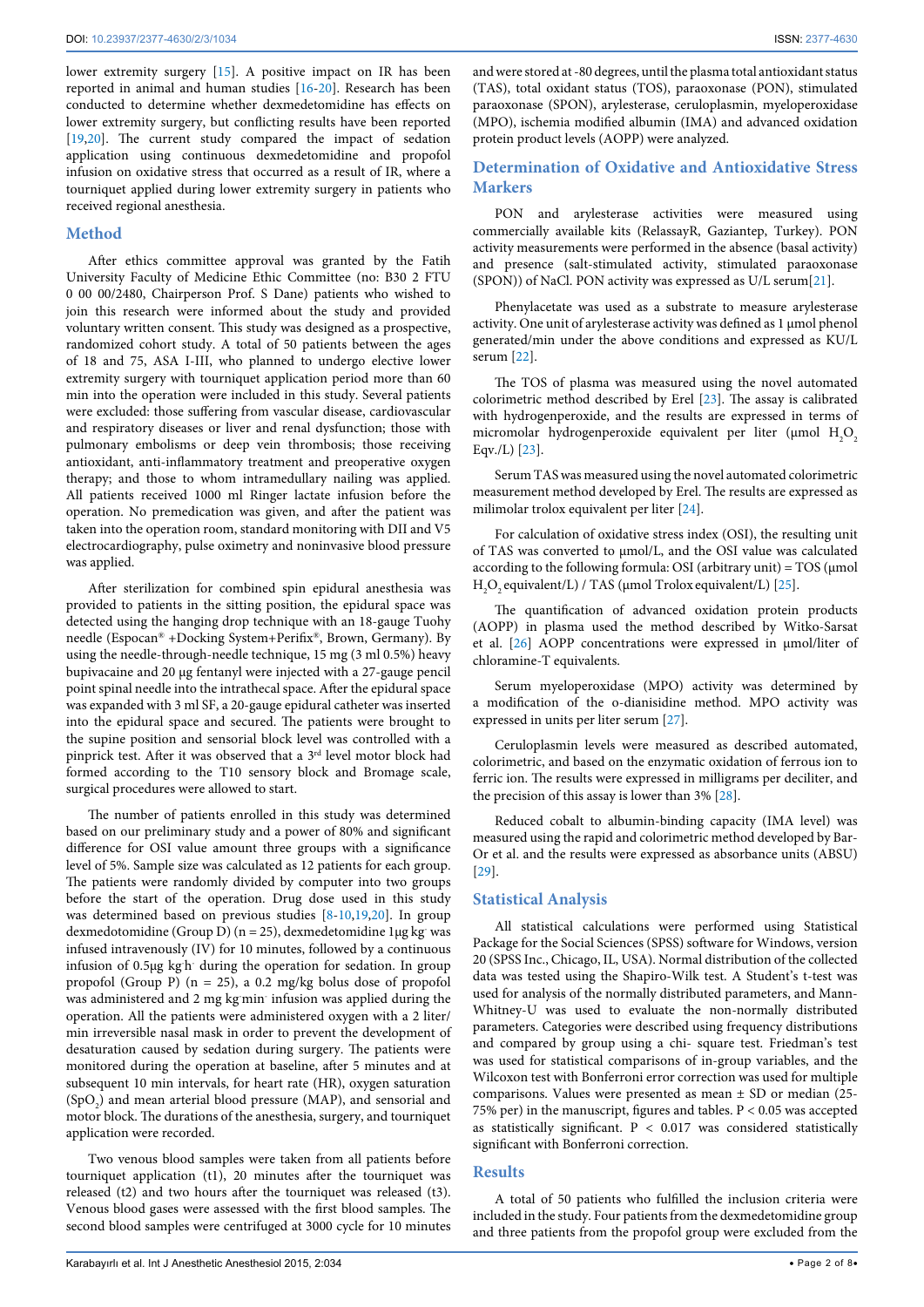<span id="page-2-0"></span>Ī



|                                        | Group D          | <b>Group P</b>   | P     |
|----------------------------------------|------------------|------------------|-------|
|                                        | $(n=20)$         | $(n=17)$         |       |
| Age (year)                             | $56.6 \pm 11.2$  | $55.4 \pm 12.9$  | 0.655 |
| Height (cm)                            | $163.4 \pm 6.9$  | $163.5 \pm 8.3$  | 0.737 |
| Weight (kg)                            | $83.7 \pm 13.3$  | $85.2 \pm 12.3$  | 0.835 |
| Body mass index                        | $30.6 \pm 6.1$   | $31.4 \pm 4.4$   | 0.236 |
| Gender male/female (n)                 | 6/14             | 6/11             | 0.732 |
| Duration of anesthesia (min)           | $134.7 \pm 36.9$ | $128 \pm 28.3$   | 0.744 |
| Duration of surgery (min)              | $115.2 \pm 36.8$ | $102.9 \pm 28.8$ | 0.359 |
| Duration of total tourniquet time(min) | $97.5 \pm 28.7$  | $93.5 \pm 30.1$  | 0.598 |
| Chronic disorders (n)                  |                  |                  |       |
| <b>Diabetes mellitus</b>               | 3/17             | 3/14             | 0.828 |
| <b>Hypertension</b>                    | 10/10            | 4/13             | 0.098 |
| Surgery distribution (n)               |                  |                  |       |
| (TKR/ AKS/ STF / ET)                   | 9/10/0/1         | 11/5/1/0         | 0.302 |

<span id="page-2-1"></span>**Table 1:** Demographic and operative data in groups

Data presented as mean ± SD and number of patients.

\*: P<0. 05 was accepted statistically significant. (TKR: Total Knee Replacement, AKS: Arthroscopic Knee Surgery, STF: Surgical Treatment of Fracture, ET: *Excision* of *Tumor)*

study as the elapsed tourniquet time was lower than 60 minutes. A total of six patients from each group were excluded from the study as the blood samples taken from these patients could not be studied due to hemolysis. Blood samples were received from 20 patients from the dexmedetomidine group and from 17 patients in the propofol group, and TAS, TOS, PON, SPON, arylesterase, MPO, ceruloplasmin, AOPP and IMA levels were studied ([Figure 1](#page-2-0)). Demographic and operative data were no difference between the groups ([Table 1](#page-2-1)).

During the follow-ups carried out after the operation, no statistically significant differences between the groups in terms of

MAP, HR and  $SpO<sub>2</sub>$  were determined ( $p > 0.05$ ). In both groups the SpO<sub>2</sub> values of the patients during the operation did not fall below 90%. When evaluating venous blood gas values, the pH values in the propofol group both at baseline and 20 minutes after the tourniquet was released, as well as overall  $PvCO_2$ ,  $PvO_2$  and Sa values, were observed to be significantly lower compared to the dexmedetomidine group [\(Table 2\)](#page-3-0). Between-group evaluations showed that baseline values of TOS measurements and OSI calculations were significantly higher in the propofol group (respectively  $p = 0.026$  and 0.028). PON, SPON and AOPP values were higher in the propofol group 20 minutes after the tourniquet was released [\(Table 3](#page-3-1)). Evaluations of intra-group measurement times (t1, t2, t3) in the dexmedetomidine group for TAS, PON, SPON, ceruloplasmin, IMA and AOPP revealed significant differences; however, in doublet measurement time evaluation, TAS, PON, SPON, IMA and AOPP measurements, no significant difference was identified with Bonferroni correction. In the t1-t2 and t1-t3 comparisons of ceruloplasmin using Bonferroni correction, a significant decrease was determined in Group  $D$  ( $p =$ 0.02 and 0.008, respectively) [\(Figure 2\)](#page-4-0). The evaluations carried out between the measurement times (t1, t2, t3) in the propofol group showed significant differences in TAS and TOS measurements (respectively,  $p = 0.022$  and 0.039). For doublet comparison of measurement time, it was observed that t1-t3 comparisons of TAS and TOS values showed a significant decrease with Bonferroni correction (in both  $p = 0.008$ ) ([Figure 3\)](#page-4-1). When comparing intragroup measurement times in the propofol group, no differences were determined in other oxidative stress parameters that were assessed ([Figure 2\)](#page-4-0).

#### **Discussion**

This study examined the effects of dexmedetomidine and propofol sedation practices on the oxidative stress parameters in patients who underwent lower extremity surgery with regional anesthesia and to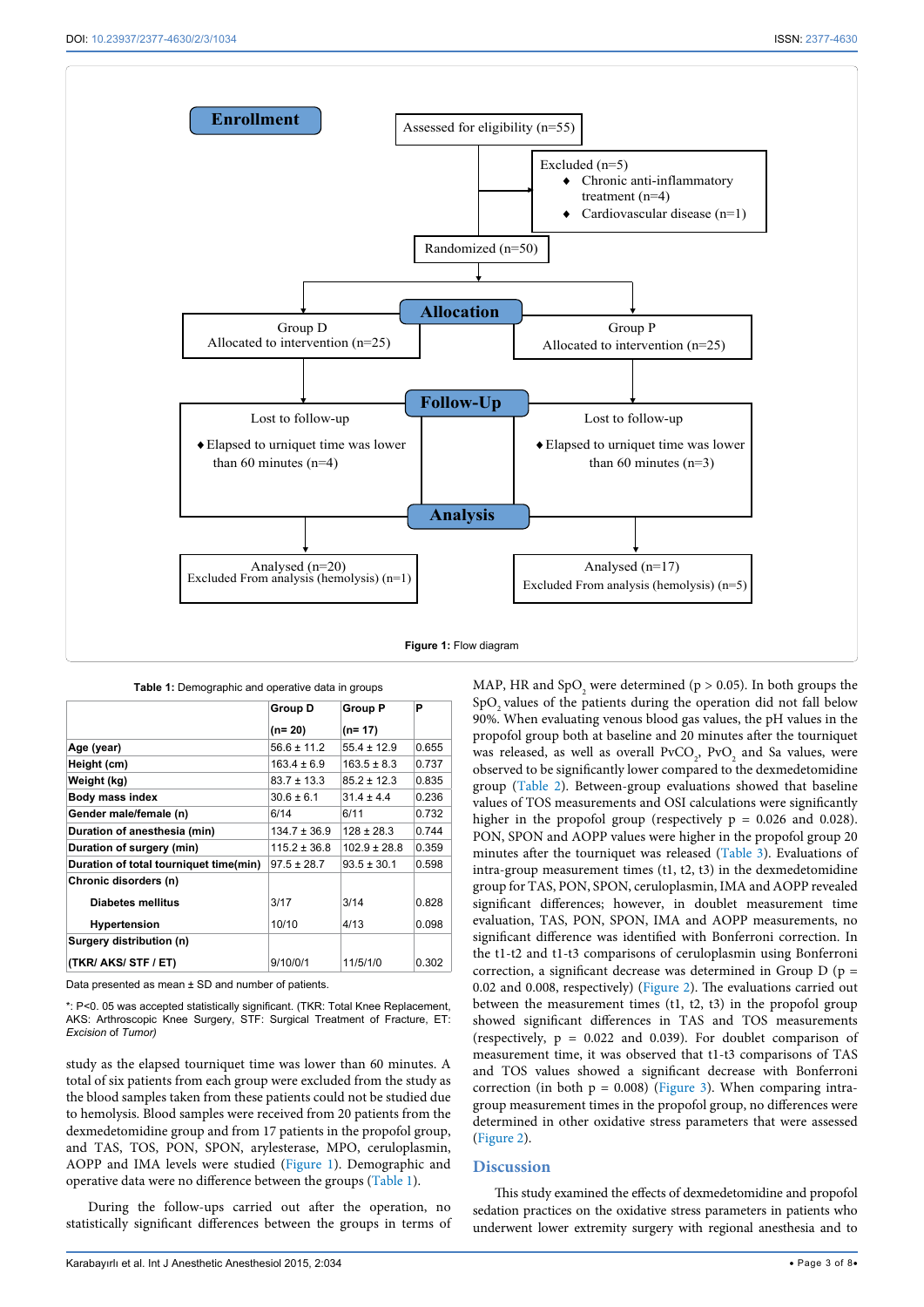<span id="page-3-0"></span>**Table 2:** Venous blood gas analysis of patients in groups

|                   | Group D              | Group P          | Р        |
|-------------------|----------------------|------------------|----------|
|                   | (n= 20)              | $(n=17)$         |          |
| рH                |                      |                  |          |
|                   | t1 $7.38 \pm 0.27$   | $7.35 \pm 0.04$  | $0.024*$ |
|                   | $t2$ 7.34 $\pm$ 0.24 | $7.30 \pm 0.06$  | 0.015    |
|                   | $t3$ 7.32 ± 0.45     | $7.34 \pm 0.03$  | 0.376    |
| PvCO <sub>2</sub> |                      |                  |          |
|                   | t1 $41.50 \pm 4.35$  | $42.60 \pm 4.92$ | 0.457    |
|                   | $t2$ 42.09 ± 3.73    | $48.70 \pm 6.22$ | $0.001*$ |
|                   | $t3$ 45.17 ± 6.04    | $45.17 \pm 6.04$ | 0.750    |
| PvO <sub>2</sub>  |                      |                  |          |
|                   | $t1$ 36.05 ± 13.3    | $30.58 \pm 7.7$  | 0.146    |
|                   | $t2$ 51.90 ± 17.8    | $29.05 \pm 9.0$  | $0.001*$ |
|                   | $13$ 38.25 ± 21.6    | $31.41 \pm 10.7$ | 0.245    |
| Sa                |                      |                  |          |
|                   | t1 $55.2 \pm 18.0$   | $52.7 \pm 16.9$  | 0.669    |
|                   | $t2$ 75.3 ± 17.0     | $46.8 \pm 17.8$  | $0.001*$ |
|                   | $t3$ 48.6 ± 21.7     | $52.1 \pm 22.8$  | 0.638    |
| Lactate           |                      |                  |          |
|                   | $t1$ 1.4 ± 0.6       | $1.6 \pm 0.4$    | 0.202    |
|                   | $t2$ 1.6 ± 0.7       | $2.0 \pm 0.5$    | 0.069    |
|                   | $1.4 \pm 0.5$        | $1.6 \pm 0.4$    | 0.189    |
| HCO,              |                      |                  |          |
|                   | t1 23.4 $\pm$ 1.4    | $23.0 \pm 1.7$   | 0.544    |
|                   | $t2$ 21.8 ± 1.3      | $20.9 \pm 2.2$   | 0.175    |
|                   | $t3$ 21.7 ± 1.7      | $21.8 \pm 1.0$   | 0.774    |

Data presented as mean ± SD.

 $: P < 0.05$  was accepted statistically significant. t1: Baseline, t2: 20th minutes after tourniquet release, t3: 2 hour after tourniquet release

whom a tourniquet was applied. The basal TOS and OSI values and the PON and SPON values 20 minutes after the tourniquet was released were found to be higher in the propofol group. In intra-group comparisons, only the values of ceruloplasmin were found to decrease in Group D, and values of TAS and TOS decreased two hours after tourniquet release in Group P. However, there were no differences determined between the other oxidative stress parameter values in between-group or intragroup comparisons. In Group D $\mathrm{PvCO}_2$  ,  $\mathrm{PvO}_2$  and Sa values of venous blood gases after 20 minute the turnique (t2) release were lower than group P. We did not observe any desaturation in both group. As the t2 time denoted the early postoperative period. The reason of this finding is longer sedation time of dexmedetomidine than propofol. Propofol contains a phenolic hydroxyl group, and the structure resembles that of a-tocopherol (vitamin E), a natural antioxidant  $[30]$  $[30]$  The antioxidant effects of this agent have been demonstrated in many animal and human studies where a tourniquet has been applied [[5](#page-5-3)[-10\]](#page-5-6). Budic et al. [\[5](#page-5-3)] investigated the total antioxidant capacity in extremity surgery in children, concluding that TIVA application administered with the use of propofol decreases post-tourniquet IR when compared to the application of inhalation or regional anesthesia. Even unrelated studies, such as those that researched the effects of sevoflurane and propofol anesthesia on oxidative stress in total knee arthroplasty and total knee replacement operations in which a tourniquet was applied, reached conclusions that support the antioxidant effects of propofol [\[6](#page-5-22)[-7\]](#page-5-23).

The use of propofol has been demonstrated not only to have positive effects on the application of anesthesia but also on oxidative stress when simultaneously applied in the sedation dose. It is hypothesized that the use of propofol for sedation at the time of tourniquet application would reduce lipid peroxidation and restore antioxidant enzyme levels [\[8-](#page-5-11)[10](#page-5-6)]. A spinal anesthesia study where propofol infusion was applied in similar doses to the current study

<span id="page-3-1"></span>

| Table 3: Plasma oxidant and antioxidant levels at the measurement time in groups |
|----------------------------------------------------------------------------------|
|----------------------------------------------------------------------------------|

|               | Group D                          | <b>Group P</b>         | P        |
|---------------|----------------------------------|------------------------|----------|
|               | (n= 20)                          | (n= 17)                |          |
| <b>TAS</b>    |                                  |                        |          |
|               | <b>t1</b>   1.86 $(1.61 - 1.97)$ | 1.91(1.73-2.16)        | 0.497    |
|               | $t2$ 1.67(1.51-1.99)             | $1.68(1.57-1.83)$      | 0.311    |
|               | $t3 1.74(1.64-1.90)$             | $1.69(1.57 - 1.83)$ ** | 0.404    |
| TOS           |                                  |                        |          |
|               | t1 $2.70(1.91 - 5.01)$           | 5.18(3.16-20.56)       | $0.026*$ |
|               | $t2$ 2.41(1.50-5.07)             | 2.34(1.06-4.63)        | 0.775    |
|               | $\textbf{t3}$ 2.50(1.58-5.04)    | 2.17(1.26-4.10)**      | 0.422    |
| OSI           |                                  |                        |          |
|               | <b>t1</b> $ 0.14(0.11-0.22)$     | $0.39(0.14 - 1.31)$    | $0.028*$ |
|               | $t2 0.14(0.09-0.32)$             | $0.12(0.07 - 0.23)$    | 0.577    |
|               | $t3 0.13(0.09-0.27)$             | $0.11(0.07 - 0.24)$    | 0.422    |
| <b>PON</b>    |                                  |                        |          |
|               | t1 $108(72-225)$                 | 185(131-277)           | 0.104    |
|               | $t2$ 108(69-157)                 | 174(121-275)           | $0.012*$ |
|               | $t3 87(71-167)$                  | 235(94-265)            | 0.67     |
| SPON          |                                  |                        |          |
|               | t1 290(188-674)                  | 567(229-829)           | 0.220    |
|               | t2 299(178-485)                  | 542(394-840)           | $0.010*$ |
|               | $t3$ 239(176-515)                | 727(268-810)           | 0.580    |
| Arylesterase  |                                  |                        |          |
|               | t1 $145(72-175)$                 | 125(94-179)            | 0.775    |
|               | $t2 82(64-151)$                  | 104(68-159)            | 0.357    |
| Ceruloplasmin | $t3 130(88-175)$                 | 111(40-185)            | 0.888    |
|               | <b>t1</b>   17,8(15,1-22,3)      | 16.6(12.0-20.8)        | 0.232    |
|               | t2   13.3(10,6-16.0)**           | 15.5(11.3-19.2)        | 0.390    |
|               |                                  | 13.9(10.6-18.6)        | 0.814    |
| MPO           | t3   12.6(11.2-18.0)**           |                        |          |
|               | $t1$ 99(73-150)                  | 113(55-160)            | 0.821    |
|               | $t2$ 72(56-148)                  | 105(52-167)            | 0.684    |
|               | $t3 81(57-135)$                  | 82(63-161)             | 0.276    |
| IMA           |                                  |                        |          |
|               | $t1$ 0.62(0.54-0.66)             | $0.62(0.57 - 0.66)$    | 0.916    |
|               | $t2 0.65(0.64-0.69)$             | $0.66(0.60 - 0.72)$    | 0.937    |
|               | $t3 0.63(0.57-0.69)$             | $0.63(0.60 - 0.67)$    | 0.311    |
| AAOP          |                                  |                        |          |
|               | <b>t1</b> $ 33.4(24.7-51.2)$     | 41.9(34.3-80.8)        | 0.311    |
|               | $t2$ 25.3(18.4-38.8)             | 35.1(24.4-56.7)        | $0.028*$ |
|               | t3 26.4(22.0-42.2)               | 30.3(20.8-52.5)        | 0.539    |
|               |                                  |                        |          |

Data presented as median (min-max).

\*: P < 0. 05 was accepted statistically significant. \*\*: P < 0.017 was considered statistically significant with Bonferroni corrections for multiple comparisons. t1: Baseline, t2: 20th minutes after tourniquet release, t3: 2 hour after tourniquet release.

(2 mg kg<sup>-</sup> bolus followed by infusion at a rate of 0.2 mg kg<sup>-</sup> h<sup>-</sup>) and compared to midazolam sedation observed lower amounts of tourniquet-induced free oxygen radical production in the propofol group [[9](#page-5-24)]. The findings of the current study are similar to the results above. In this study, a decrease in TAS was observed two hours after the release of the tourniquet in the propofol group, and no significant changes were noted in the other parameters in terms of baseline values.

Even though dexmedetomidine entered clinical use with the purpose of sedation for intensive care patients, it is a selective α-2 agonist agent, the widespread use of which is also increasing in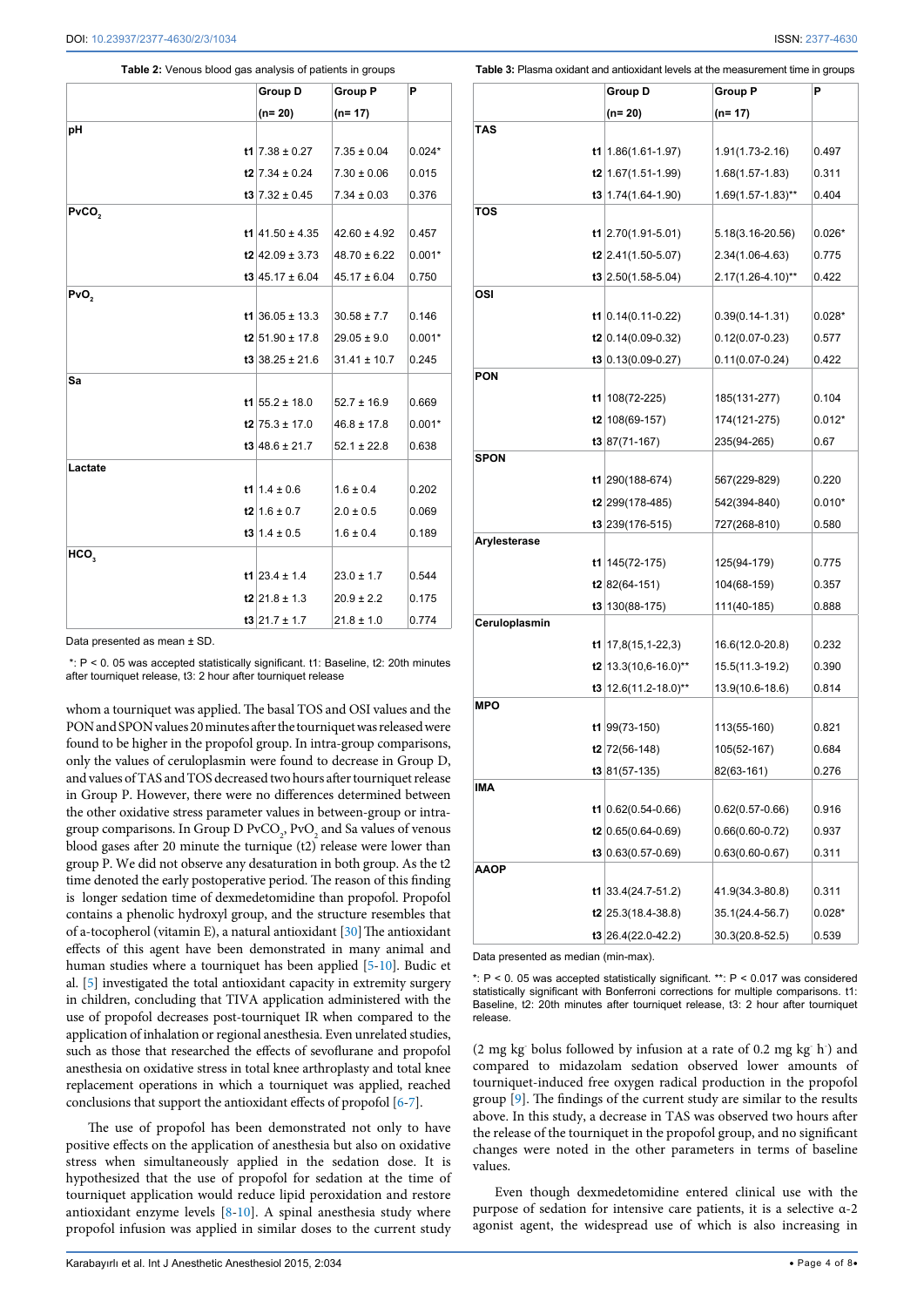<span id="page-4-0"></span>

<span id="page-4-1"></span>

anesthesia applications. In the experimental testicular torsion study of Unsal et al. [[16\]](#page-5-8), characteristics similar to the positive effects of propofol on histopathological and oxidative stress were demonstrated with dexmedetomidine. A related animal study was demonstrated the positive effects of dexmedetomidine on the MDA and TAS values as well as on apoptosis [[17](#page-5-25)] In addition to the positive effect of dexmedetomidine on patients who underwent tourniquet

application, Yağmurdur et al. [[19\]](#page-5-10) stated that these effects reduce the prevalence of ischemia-reperfusion injuries. In this study, which investigated the effects of dexmedetomidine in extremity surgery when a tourniquet was applied, 40 patients were administered a brachial block 1µg kg- infusion over 10 minutes followed by 5µ kgh<sup>-</sup> infusion. 15 minutes after the tourniquet was released, plasma hypoxanthin and MDA levels were found to be significantly lower